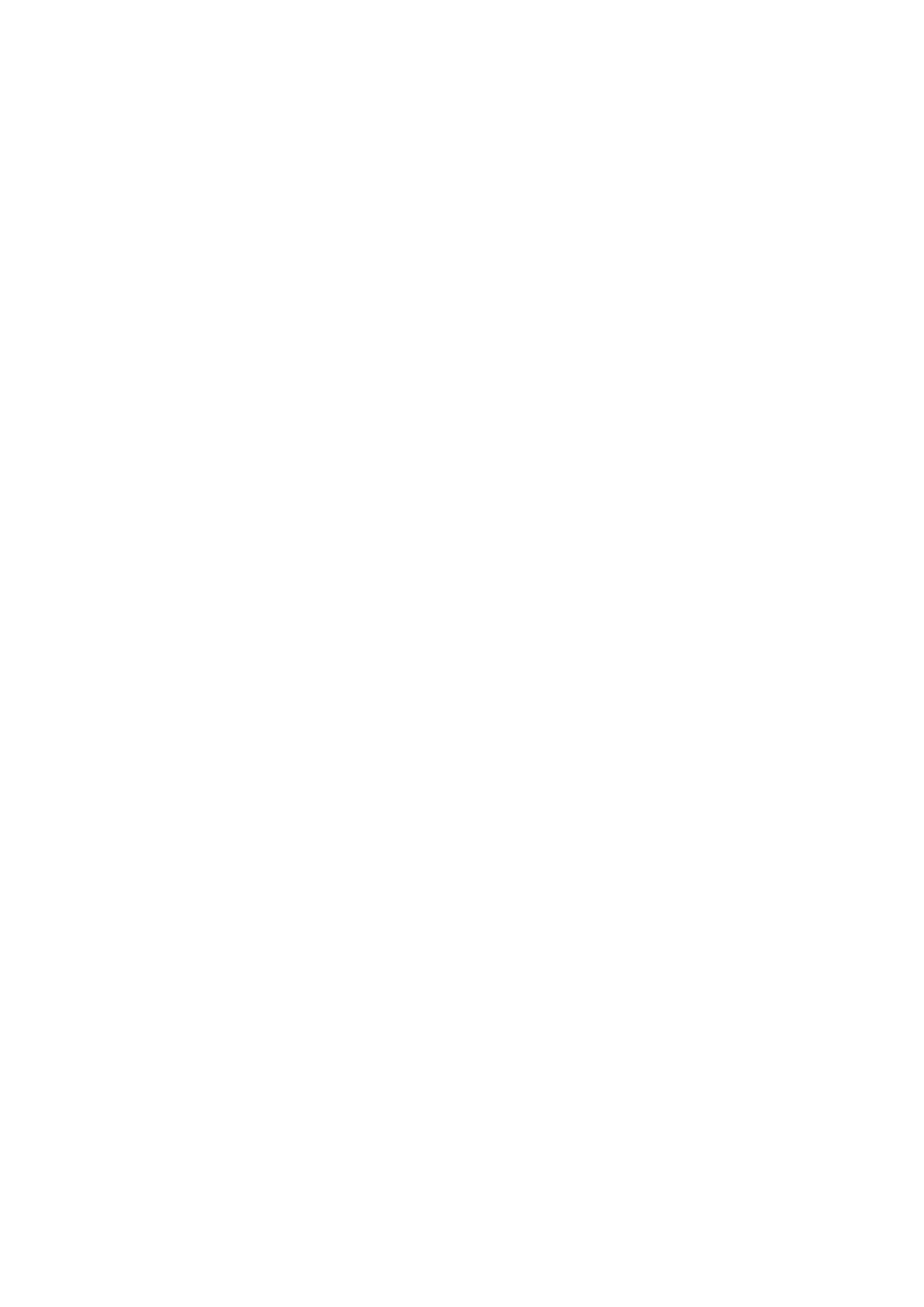# **Introduction**

When using any of the communal facilities, please be careful not to disturb or upset other users. They have equal rights to use/access the facilities and should not be made to feel excluded, unwelcome, uncomfortable or disturbed, in a place they normally access to enjoy quiet relaxation.

This leaflet is intended to be a basic guide for residents about the expectations, on all sides, of using and sharing communal facilities in a block of flats. We have a separate leaflet specifically covering living in flats, which also covers some of the information made in this document.

The use of 'you' applies to all of our occupiers whether you are a tenant, leaseholder or a shared owner.

The use of 'us' or 'we' refers to Sandbourne Housing Association.

### **60+ Schemes – communal lounges, kitchens and laundry rooms**

#### **Communal lounges**

We want you to make good use of these rooms. Sit and talk here with friends, neighbours and visitors or whenever you want to make use of the TV, radio, any books, tapes or games, etc.

You can book the lounges to hold parties or special activities but please contact us to make sure no-one else has already booked it (see separate leaflet on booking a lounge or guest room).

Exclusive use of the lounges is not possible as they are for the benefit of all tenants and they must all have the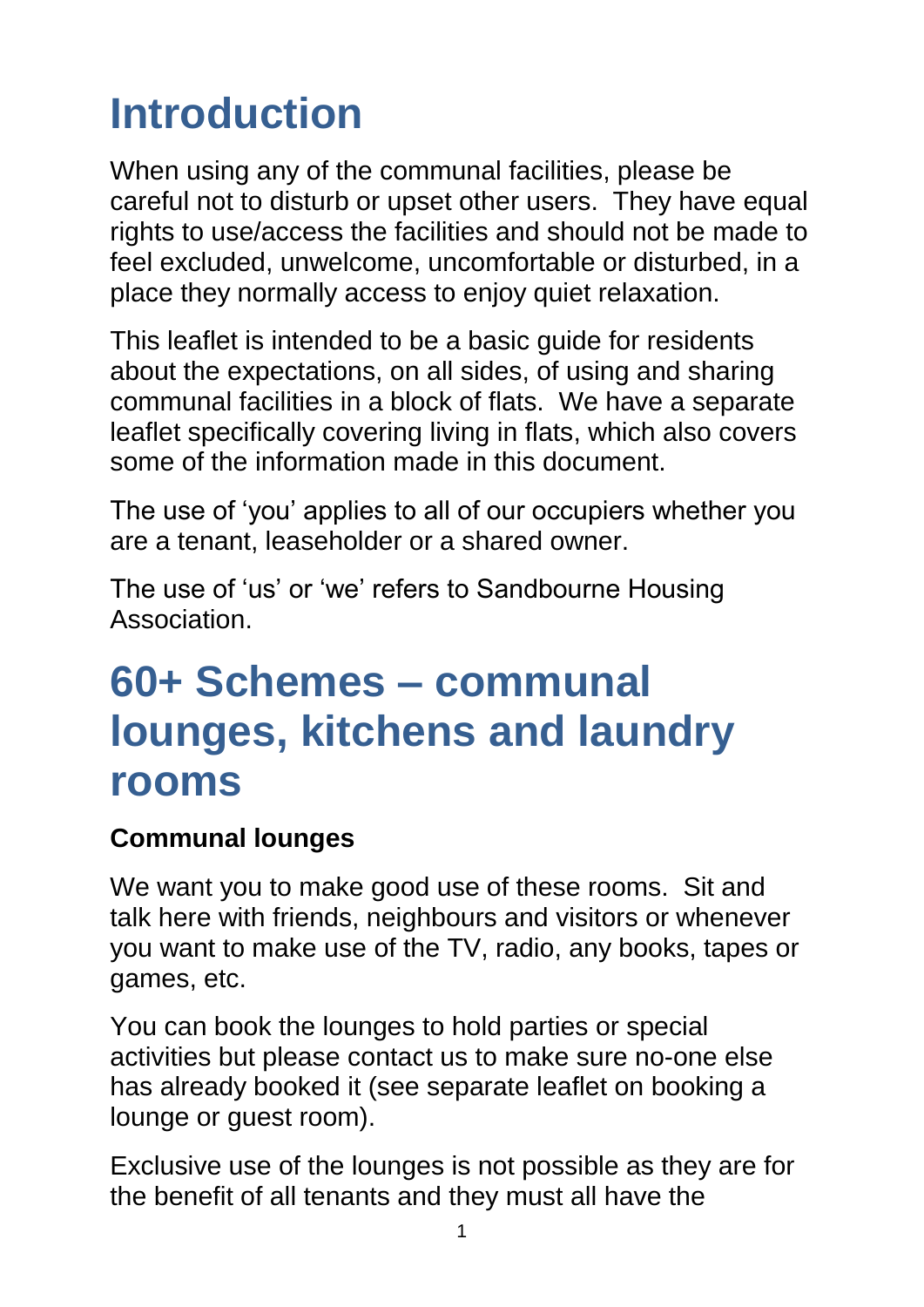opportunity to attend the function or use other parts of the lounge. For private functions, such as a wake, you would not have to invite all residents, but you could not stop them from using other parts of the lounge.

Lounges cannot be booked for holding political or similar type events.

If the heating is turned up or down for an event, it must then be returned to its original settings.

The person(s) organising the event is responsible for the conduct of everyone attending the event and for the event itself.

No parking is available for non-residents on site for any lounge bookings.

No smoking, including e-cigarettes, is allowed in the lounges.

#### **Communal kitchens**

There are kitchens available at some of our sites for making teas, coffees and serving refreshments when booking a lounge. However, if serving food, there are food hygiene regulations to follow and you will be provided with a copy of these at the time of making your lounge booking. A copy is also displayed in the kitchens.

When you use these facilities, please make sure you leave them as you would wish to find them:

- clear away and wash up all cups, plates, glasses and cutlery;
- turn off electrical appliances, for example, kettles, cooker, lights, etc;
- remove any food that has been left over.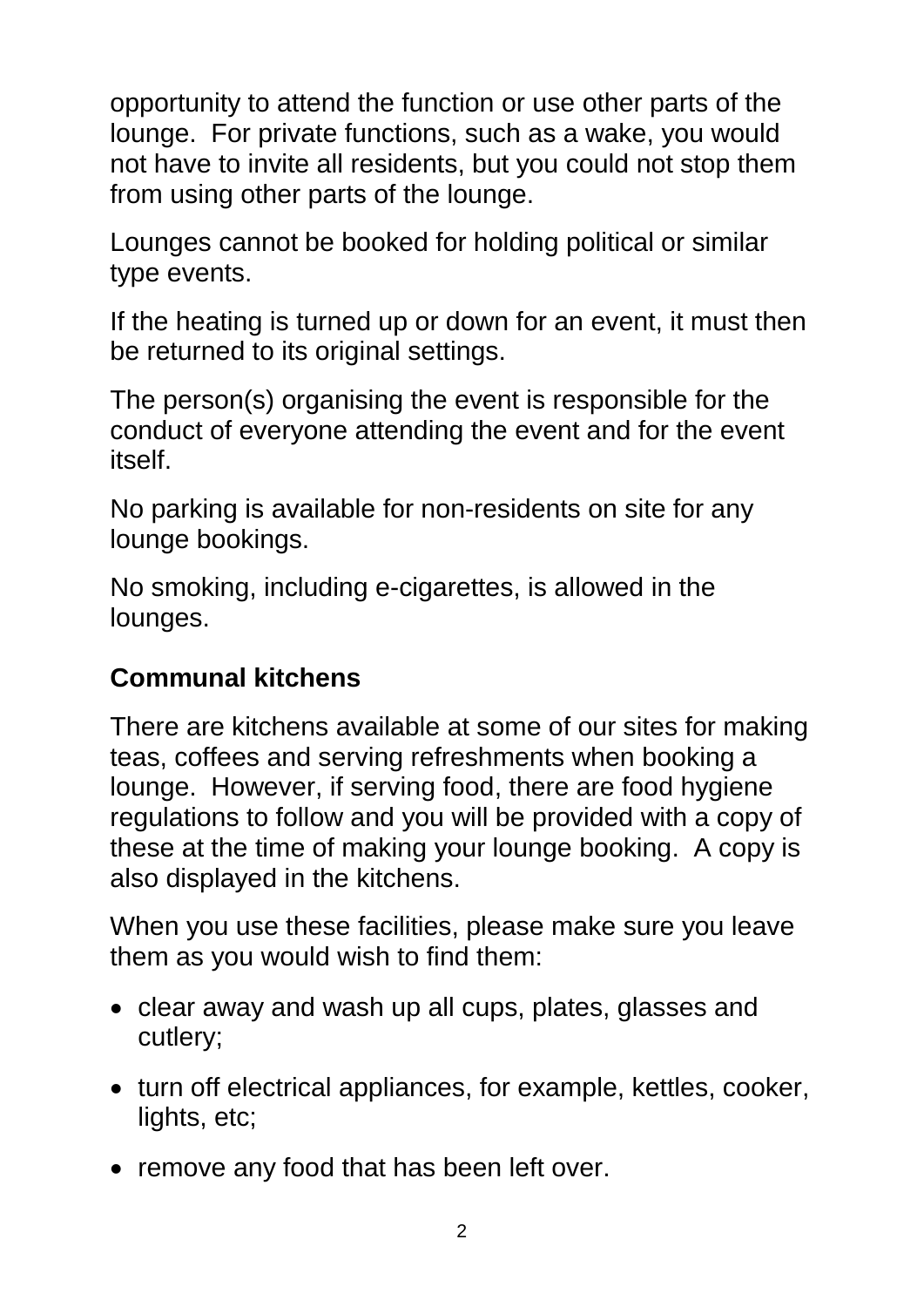#### **Communal laundry rooms**

Communal laundry rooms are provided in some of our blocks for the benefit of all residents living in that block or on that site. However, we would ask tenants to follow these guidelines:

- Laundries are for 'residents' and not for their families or friends to use, although there will be occasions when a family member or friend may undertake washing for a resident who is unable to get to the communal laundry themselves.
- Residents should consider the time of day that they are using the machines. These can be noisy and could disturb those residents living directly around the laundry. Please be considerate and don't use them very early in the morning or very late at night if this can be avoided.
- Washing should not be left in the machines for long periods of time after the washing/drying cycle has finished. Other people may want to use the machines and you could be preventing them from doing so.
- Don't leave washing in the laundry once taken out of the machines, or washing products, in case items go missing. Sandbourne cannot accept any liability should this happen.
- You should not use the machines to wash bedding that your pet has been sleeping on as their hair could transfer onto other peoples' laundry. It is accepted that casual clothing or bedding that your pet has been in contact with may form part of your washing load.
- Check the filter and, if necessary, clean it after use.
- Wipe the seal of the washing machine in case, for example, there is hair or other debris left behind.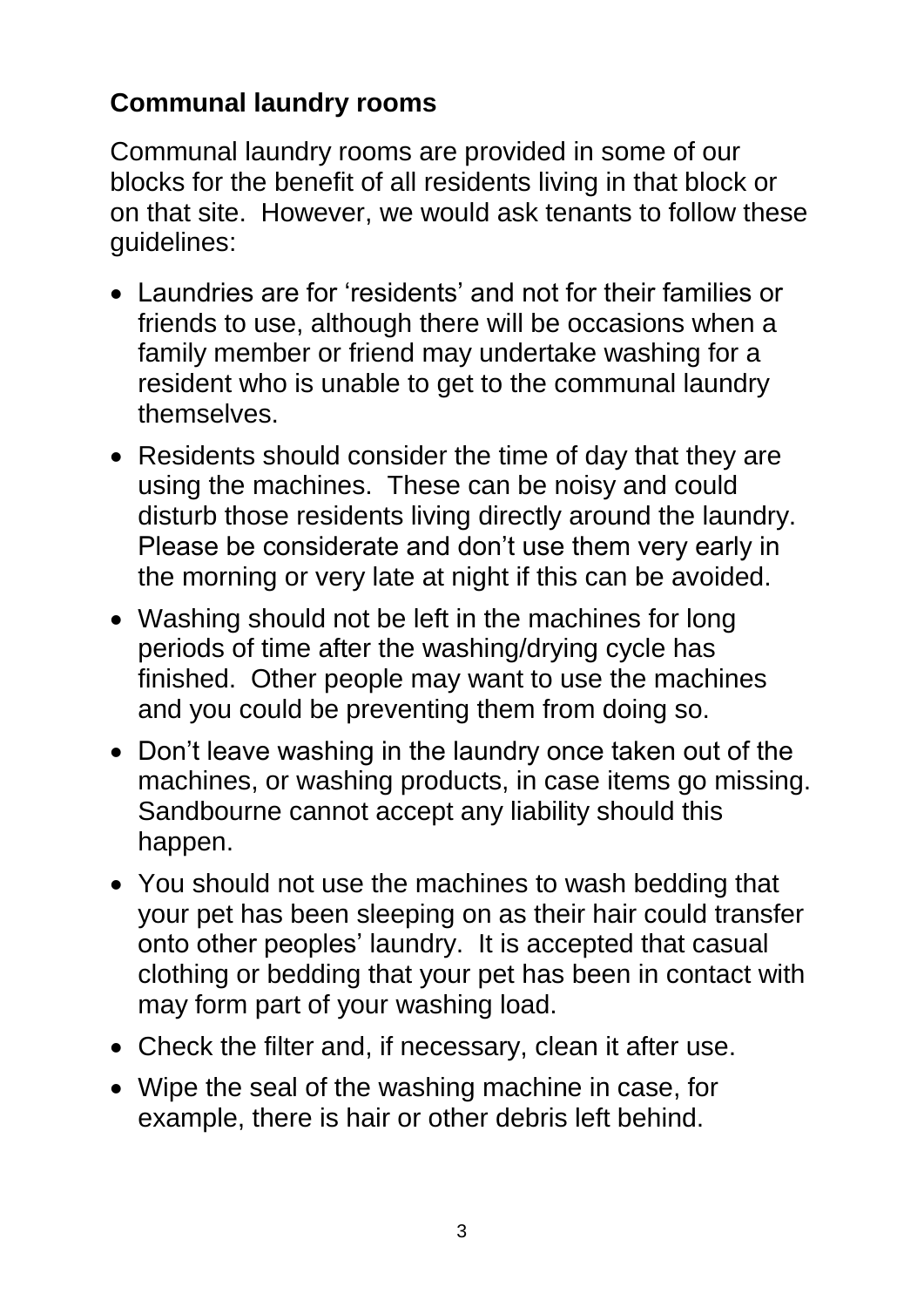- Report breakdowns on the number given on the machine or, if you'd prefer, ring the office or email [repairs@sandbourne.org.uk.](mailto:repairs@sandbourne.org.uk)
- Residents should normally avoid setting-up rotas for use of the machines. We cannot monitor or enforce any such systems set up by residents.

#### **Guest rooms**

There are guest rooms available at some of our sites. These are for short visits only and are intended as extensions to a resident's flat and not as a B&B or hotel. Please see our separate leaflet on booking a guest room or contact us for more information or to make a booking.

All rooms must be pre-booked and you must pay for the use of them. If a particular room is already booked, we can usually offer a guest room at another nearby site. Priority will be given to relatives or friends of a tenant who is:

- seriously ill or recuperating from an illness;
- frail and housebound so would be unable to frequently visit their relative.

Kettles and mugs are provided by Sandbourne but duvets, pillows, bed linen, towels and toiletries should be provided by the tenant or their guest.

There are no cooking facilities and guests cannot use the communal kitchens to prepare food.

There is no TV licence and guests must not watch or record 'live' TV on any device.

Smoking, including e-cigarettes is not permitted in guest rooms.

Pets, except assistance dogs with our permission, are not allowed in guest rooms.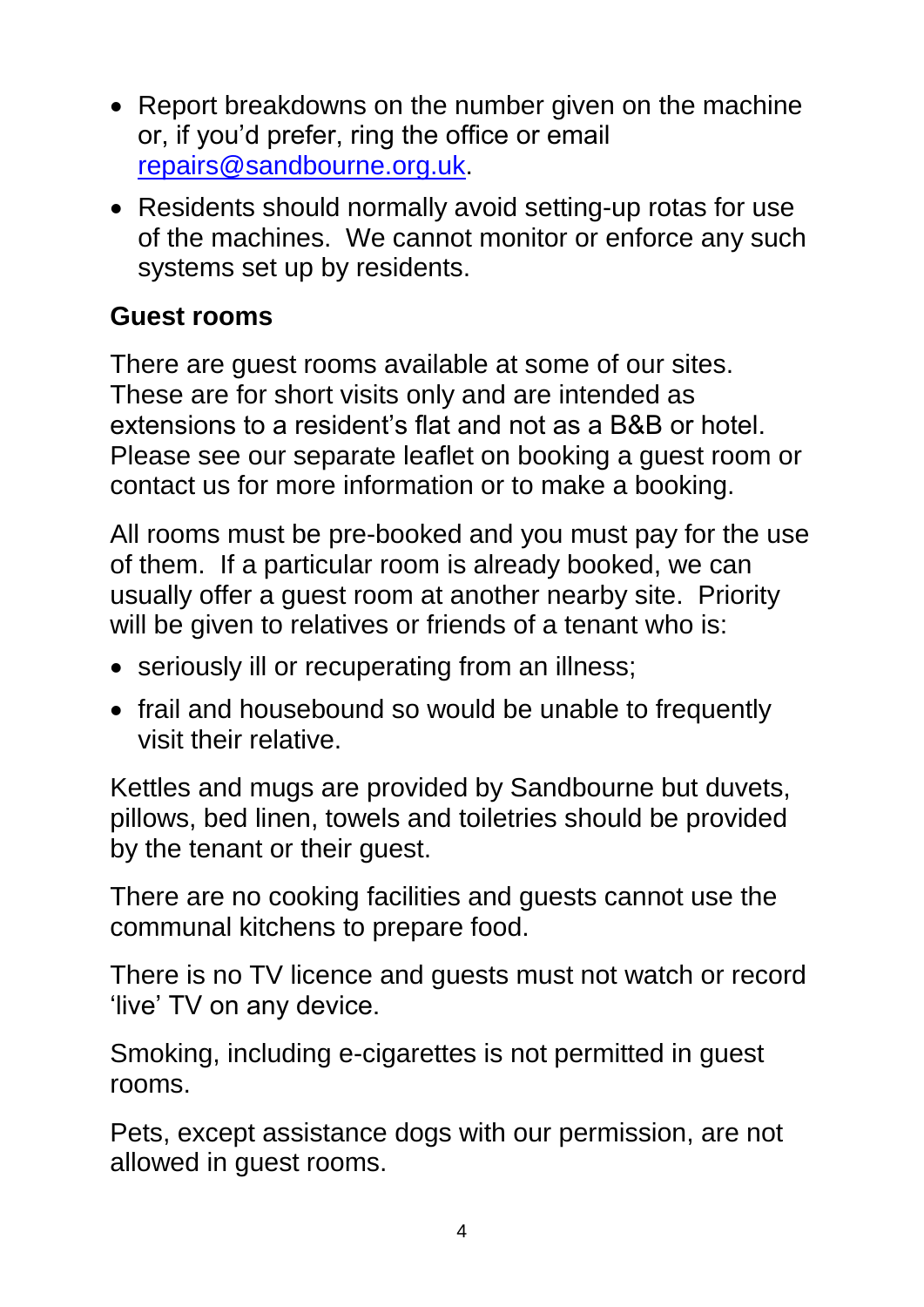Guests must not park on site and must park on the road.

Cancelled rooms are normally non-refundable, but this is at our discretion. If we are undertaking major works or there is an emergency, we may offer the rooms to those tenants affected, in which case we would make a refund for your cancelled room.

#### **Assisted bathrooms**

These are only available at our extra care site.

#### **Electronic buggy storage**

At the sites where we have electronic buggy stores/charging areas, we hold a register of users, provide a pass code, and apply an annual charge for the upkeep and electricity used at that store. Buggies are stored at the owner's risk and should be insured. If you would like to go on the waiting list for an allocated space, please contact the office.

#### **Bike storage**

At the sites where we have bike stores, we hold a register of users and will provide a pass code. There is no charge. Bikes are stored at the owner's risk and should be insured. If you would like have a space in the bike store, please contact the office.

#### **Smoking in communal areas**

Smoking, including the use of e-cigarettes, is not permitted in any of Sandbourne's enclosed communal areas (excluding gardens). This is by law.

If smoking outside in communal gardens, you should be far enough away from the building so that smoke cannot enter the building through doors or windows.

Cigarette butts must be disposed of responsibly.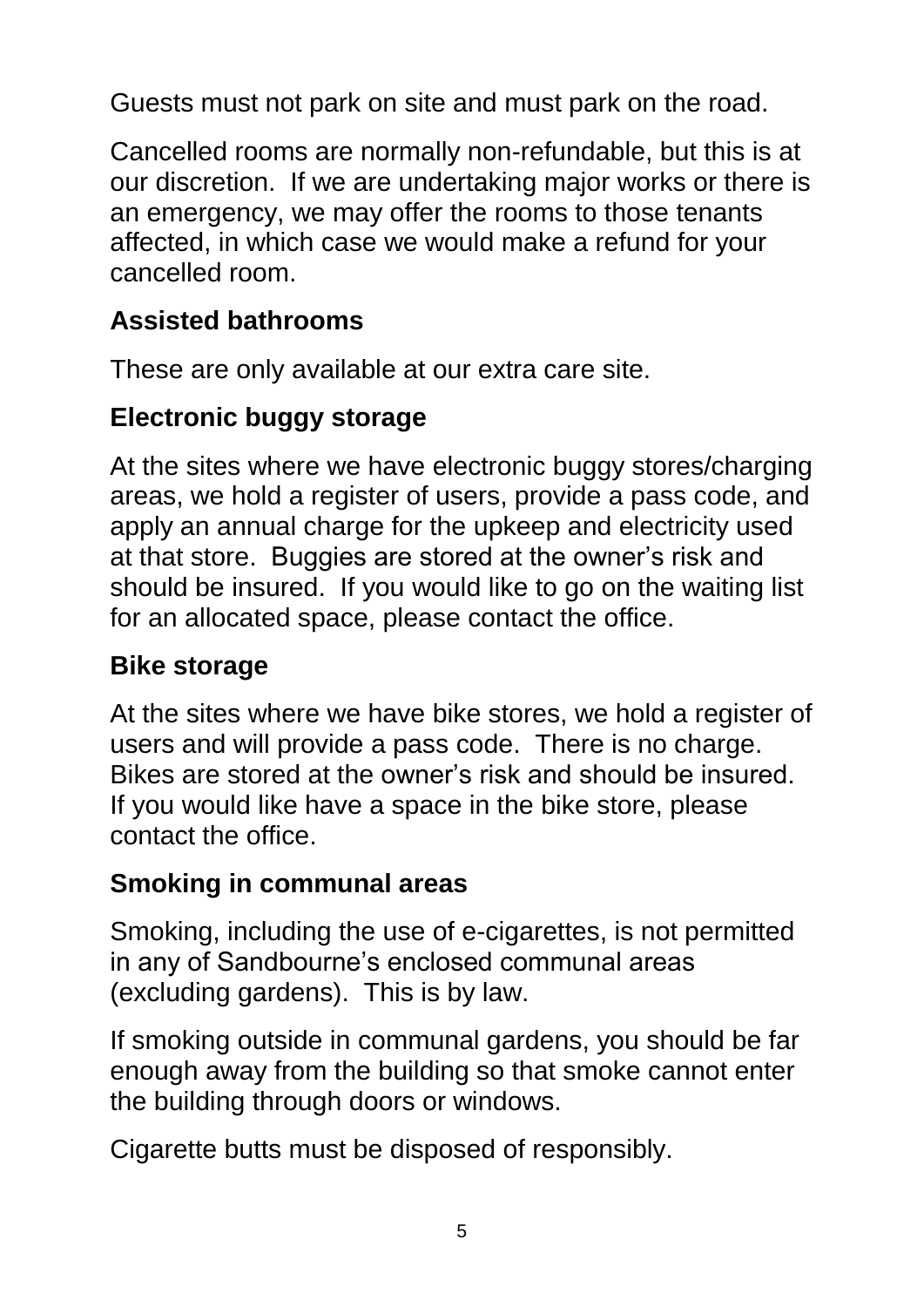### **Heating**

Heating in communal corridors and other areas, where provided, is set by Sandbourne and tenants must not tamper with the settings.

The only exception is when holding an event in a communal lounge but the event organiser must then return the heating back to its original setting.

Please remember that some people need more heat than others for health reasons and it does not save money by turning off the heat if we then have to boost it back up to temperature.

### **TV Monitors**

Only certain schemes have information TV screens/ monitors in the entrance to the block. These are controlled by Sandbourne to provide up-to-date information to tenants. Residents should not tamper with these TV monitors and must not turn these off.

If you would like something displayed, or the password to access the contents via your mobile phone or other device, please contact the office.

### **Who is responsible for cleaning of the communal areas?**

We are normally responsible for cleaning communal areas and communal windows. All areas are cleaned by a contractor appointed by us.

If you have any issues regarding the cleaning, please contact us and not the cleaning contractors.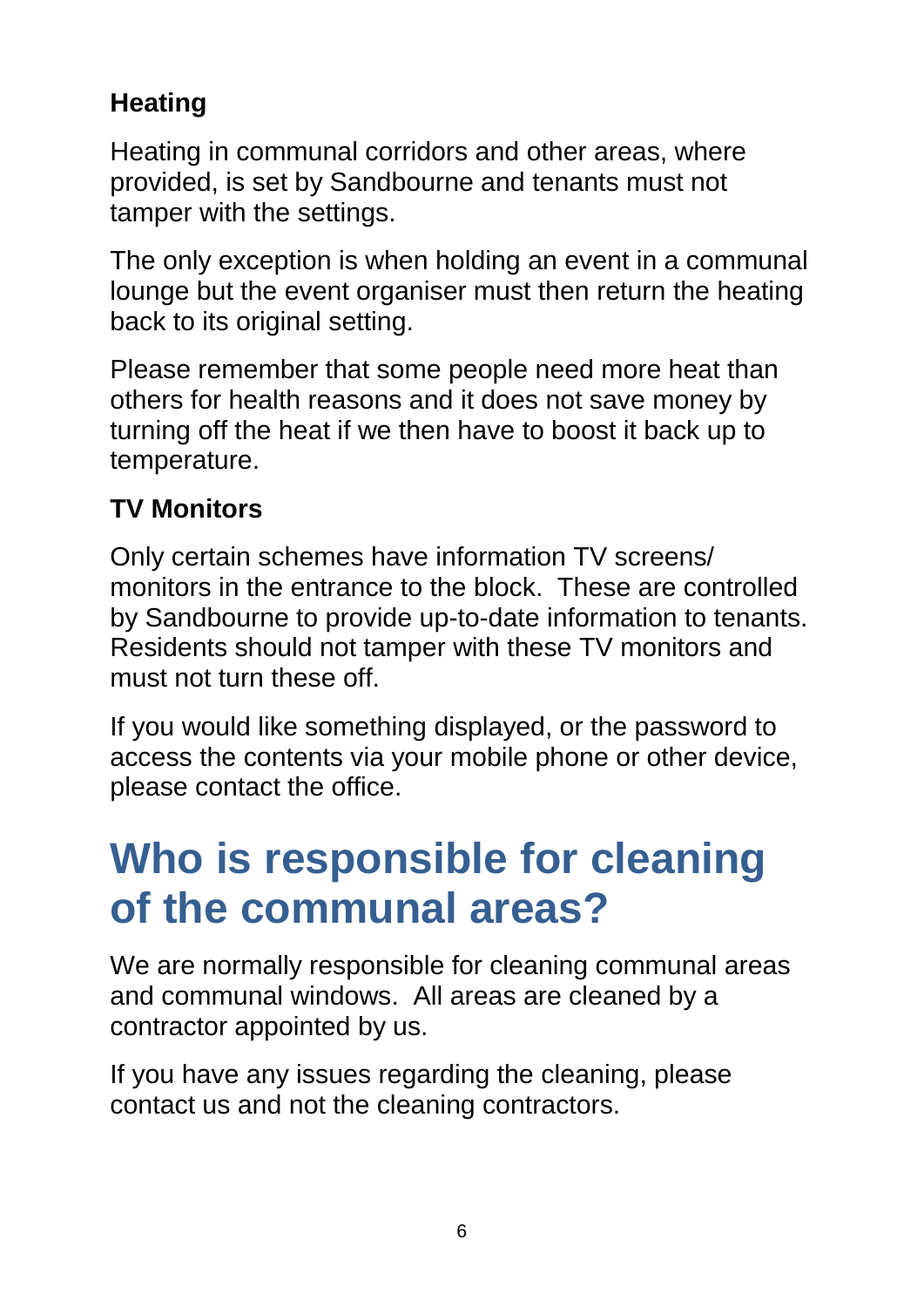## **Who is responsible for the laundry rooms?**

Washing and drying machines are provided at some of our 60+ sites and we have guidelines on the use of the laundry rooms (as set out earlier in this leaflet).

Laundry rooms are provided for the use by those tenants living at that block of flats or site for their own personal washing only and not for that of their family, friends or visitors. It is accepted that there might be occasions when a carer or family member may use the laundry to carry out washing for a tenant if they are unable to get to the laundry themselves.

### **Who is responsible for the security of the building or site?**

Most entrances to our buildings have security doors that can normally only be released from inside. All tenants of that block of flats will have a key or fob to let themselves in.

If you lose your key or fob you must advise us immediately as this could compromise the security of the building.

We do not, normally, hold master keys for individual flats for new tenants. Tenants are encouraged to keep a spare key in the key safe outside their flat, provided by Sandbourne.

To ensure the safety of all tenants, please follow the basis guidance on using the door entry system:

- do not give out entry codes to other people;
- do not allow other people to follow you into your block, unless you know that they live there;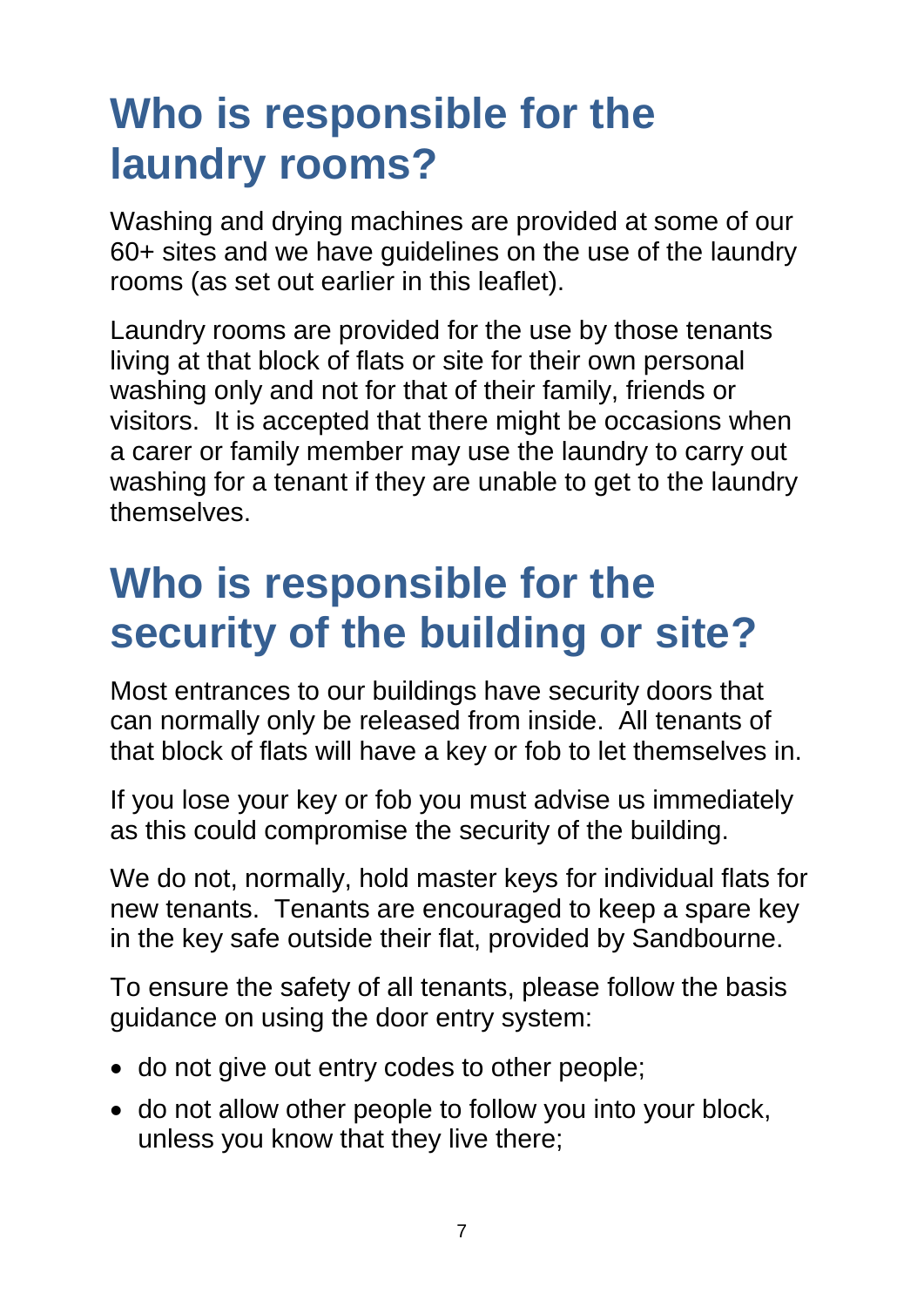• do not buzz anyone into the building from your flat unless you know who are they are.

### **CCTV**

Some sites have CCTV cameras focused on the main entrances and around the building. They are recorded by Sandbourne for your safety and security. These can be used for Police to identify anyone reported to them as suspicious. Please see our separate leaflet on CCTV and Drones.

### **How long can someone stay in a guest room?**

The guest rooms are normally used for the family or friends of residents who wish to visit them. Stays can normally be for up to two weeks but we will allow longer stays in exceptional circumstances, for example a relative visiting from Australia.

### **Can I use the communal gardens?**

The communal gardens are for everyone to use and not normally set aside for individual tenants to adopt/improve or to be used for private functions. Please see our separate leaflet on gardens.

# **Need more information?**

You can write to us at our registered office:

Beech House, 28-30 Wimborne Road, Poole, BH15 2BU

Email: [info@sandbourne.org.uk](mailto:info@sandbourne.org.uk)